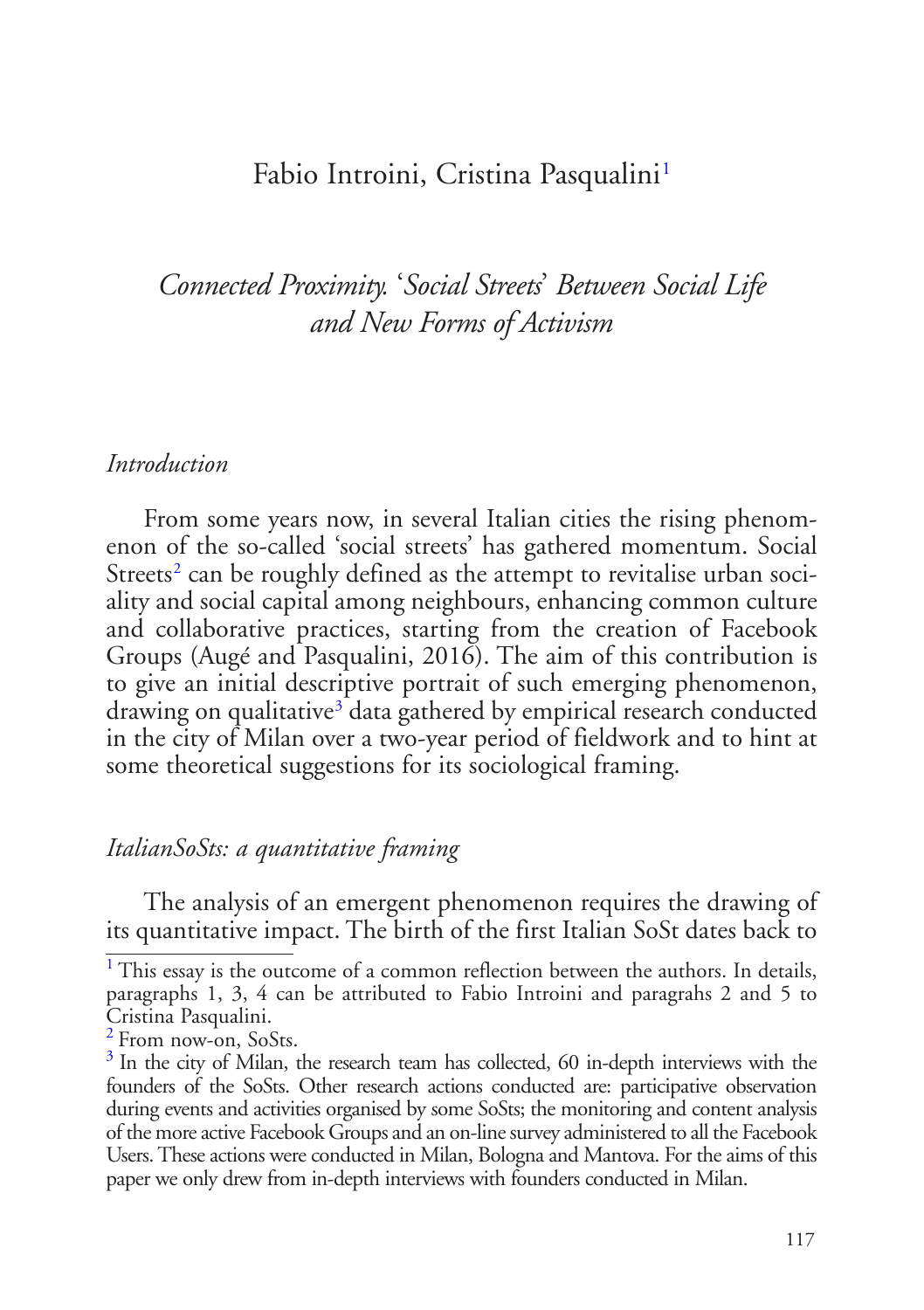<span id="page-1-4"></span>September 2013 (see below, [Figure 1\)](#page-2-0) and takes place in Via Fondazza, a street in the center of Bologna, an important city in central Italy. From this date onwards, SoSts have continued spreading in the rest of Bologna but also outside it, reaching many of the main Italian cities such as Milan, Rome, Florence, Turin and Palermo. In some cases, SoSts have also been opened abroad. At the end of the last quarter of 2013, the overall number of Italian SoSts is around 140 and in January 2014 increases to 149. After one year – January 2015 – the total amount more than doubles (365) and in January 2016 it reaches 408 units, 30 of which are abroad. The last monitoring, dated June 2016, shows that SoSts reached the 450 mark. Even though their historical roots are in Bologna, SoSts reach their highest concentration in Milan, with 71 units and a total amount of 26,000 people registered in the respective Facebook groups. The reason for this affinity between Milan and SoSts may reside in the marked metropolitan character of this city. This implies that in this city more than in others, the problem of sociality and social capital building is much more felt as a priority. However, at the same time, it also means that Milan, thanks to the complexity due to its metropolitan features, is an authentic 'sociological laboratory', open to every kind of innovation and experimen-tation, granting a fertile milieu even for the flourishing of SoSts<sup>[4](#page-1-0)</sup>. In this perspective it is worth noting that before the official 'foundation' of the SoSts by the group 'Social Street International' (see below) in 2013, in Milan there was already some experimentation very similar to what had been called, some years after, 'SoSt': we have mapped three of them, the older of which is based in Paolo Sarpi Street<sup>[5](#page-1-1)</sup>, with the largest Facebook Group (around 5000 registered users). Anyway it is by virtue of the catalyst represented by the birth of Via Fondazza in 2013 that this phenomenon takes off in Milan. The bigger SoSts in Milan – by number of Facebook Groups users – first appear in this period. They are 'Parco SolariSoSt' (October 2013), 'MaiocchiSoSt' (November 2013), 'MorgagniSoSt' (December 2013), 'LambrateSoSt' (January 2014), 'San Gottardo-MedaSost' (February 2014). During 2014 SoSt phenomenon reaches its *'*boom*'* with the opening of 48

<span id="page-1-3"></span><span id="page-1-2"></span><span id="page-1-0"></span><sup>&</sup>lt;sup>[4](#page-1-2)</sup> For this reason the Observatory on SoSts, coordinated by C. Pasqualini selected the city of Milan as the main field for the empirical, quali-quantitative research concerning Italian SoSts.

<span id="page-1-1"></span>[<sup>5</sup>](#page-1-3) We have to underline that the name of this single street is also the name of the entire district, also known as the 'Milanese Chinatown'.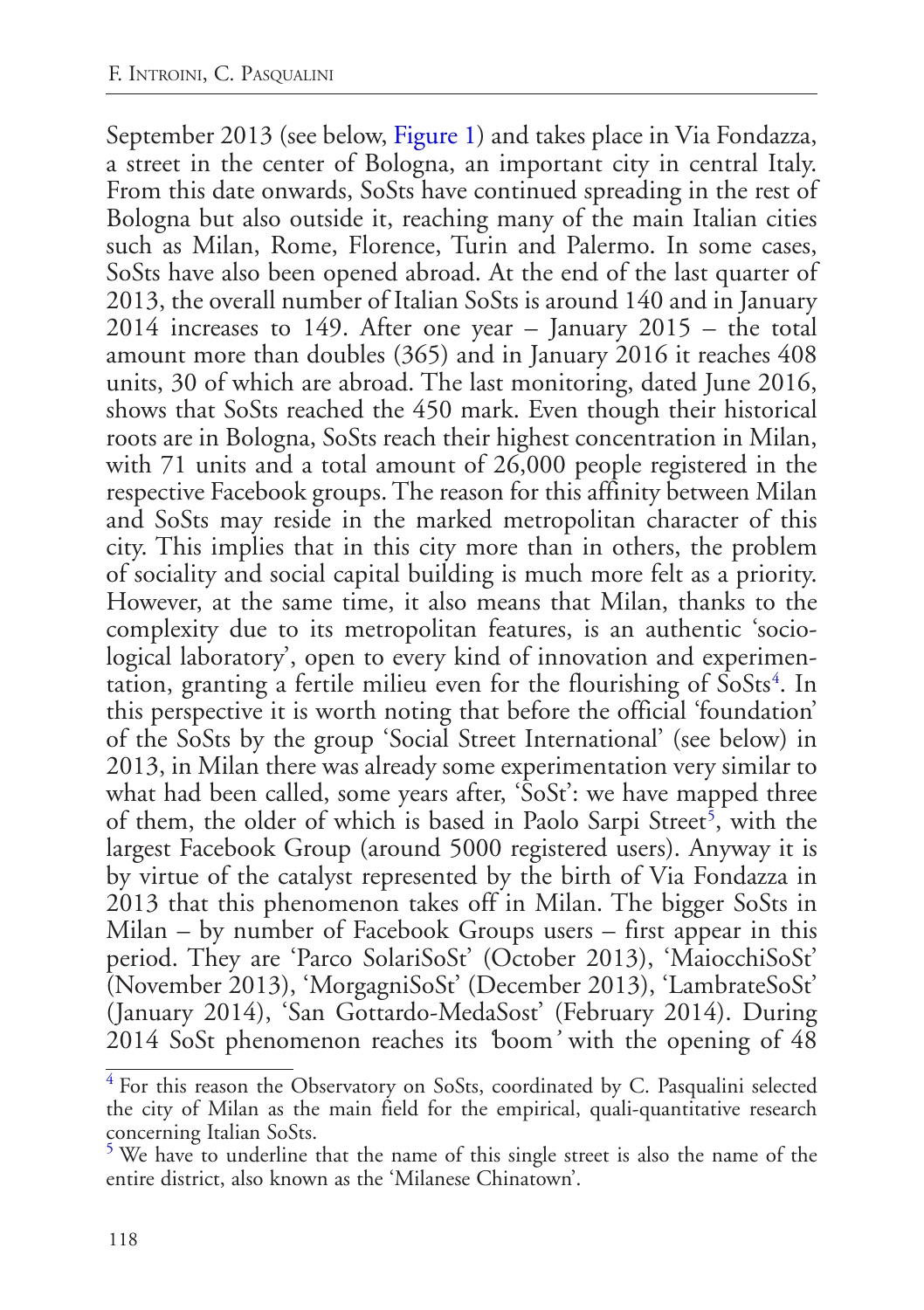new SoSts whereas, in the following year, we witness a significant slowdown, with only 9 new streets. This trend is confirmed by 2016 data, in which we registered, during the first quarter, the opening of just one

<span id="page-2-0"></span>

Fig. 1 *– [Timeline of SoSts openings. Period: 2010-2016](#page-1-4)* 

# *SoSts: a general overview*

Currently, the ensemble of Italian SoSts is quite heterogeneous and every SoSt is, in a certain sense, a sui generis world, as if this form of life were exploring all its different evolutionary possibilities. Every SoSt has its idiosyncratic genesis and development, depending, basically on the founders' motivations and personal culture, his/her confidence with web 2.0 and the net culture, his/her civic or political commitment, the history and the urban, social and demographic features of the district in which the SoSt is based. Anyway the 'official' origins of the whole phenomenon has to be connected with the birth of *Social Street International (SSI)*, a group of people, based in Bologna, which are credited with promoting the same idea of Social Street. As an interviewee told us, the success of SSI lies in its ability to create a balanced mix between top-down suggestions and bottom-up creative impetus giving to well-disposed and enterprising people an open, flexible and customizable idea to develop in different ways. At the same time, the simple existence of SSI has given a field of visibility to the whole phenomenon and acted as an incubator of relationships and knowledge among nascent SoSts. SSI is far from being the pacemaker or the crane cabin of a movement. As SSI groups – and the many 'streeters'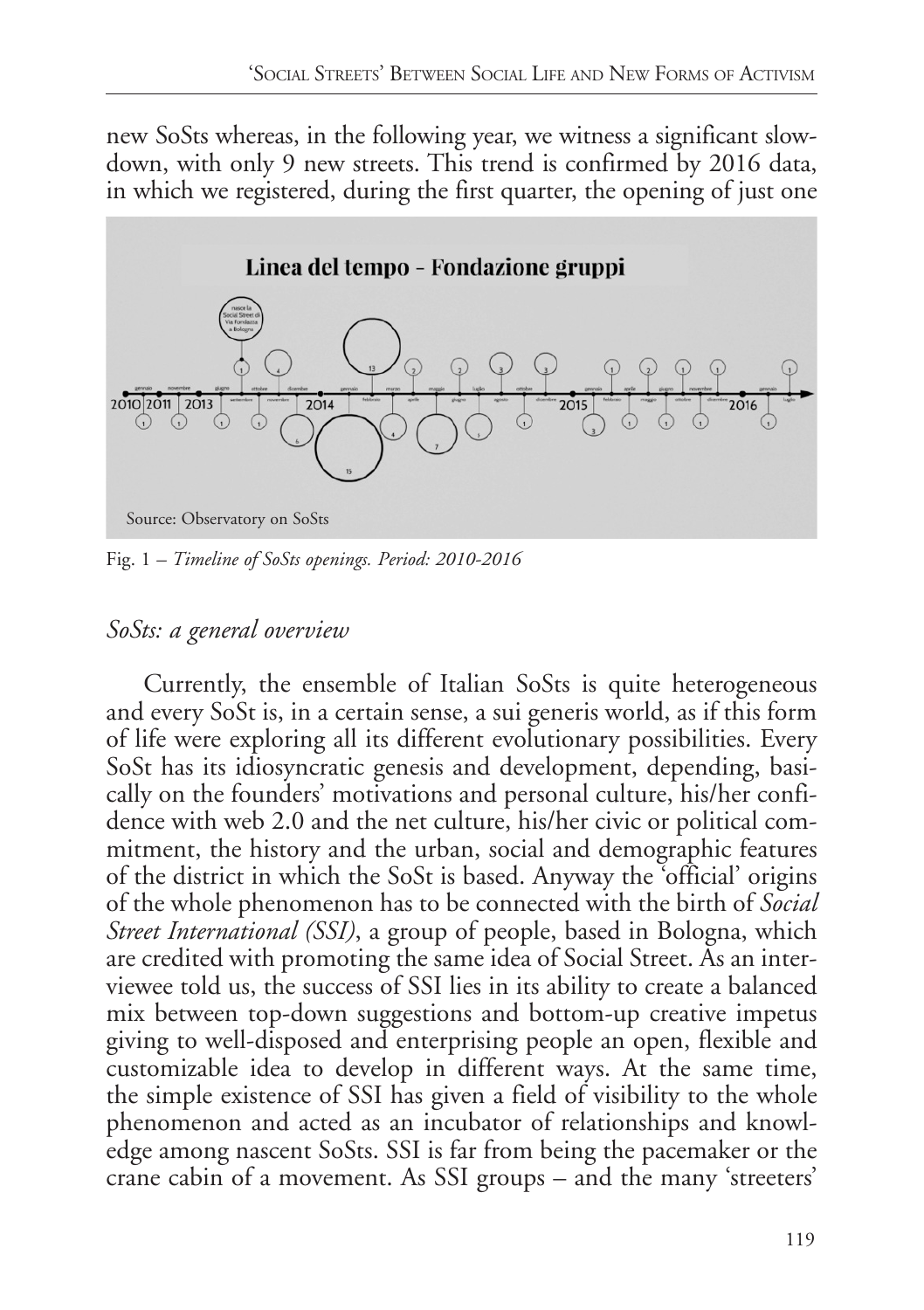who adhered to this venture – bluntly recognise, the 'concept' at the basis of Social Street is not radically new inside both the worlds of net and urban culture. It was something already 'in the air' – due to broader social trends such as the need to fight the fragmentation of social fabric by building social relations and confidence, the desire to make urban spaces more livable and safe, a new spirit of collaboration and the advent of a 'sharing culture' for the sake of mere togetherness and as an antidote to the damage produced by the Finanical Crisis of 2008. But SSI has been given a much clearer identity and concreteness to the phenomenon, creating a (web) platform able to gain visibility of this phenomenon and to trigger a 'positive feedback' process. The SSI website has also democratised the practices of networking through SNS, even to people not very used to the sphere of the web 2.0, giving a *vademecum* on how to open and maintain a SoSt. But, most of all, SSI has had success in building a narrative and a 'brand' which gives a frame of meaning and recognition to the phenomenon. As many SoSt founders told us, the availability of such a brand became very useful when it came to ask and convince neighbors to join the project. SSI created a kind of 'manifesto' defining in a very general and open way the identity and mission of a SoSt: to enhance collaboration among neighbours by means of a closed Facebook group, leaving aside economic purposes and direct political commitment or the explicit endorsement of politicians and their campaigns. SSI is a brand and a network, but it does not impose an ownership of the idea. Everyone interested in opening something similar to a SoSt is free to run alone; joining SSI is just a matter of benefit: the benefit to enter a wider network to exchange experiences and practices.

## *SoSts as a new form of dwelling?*

Even though SoSts are 'apolitical' they inevitably may assume a political dimension for several reasons: 1) the founder may be motivated in this enterprise by virtue of his/her strong civic commitment or 2) the SoSt arises as an answer to a peculiar collective problem of a specific district (e.g.: integration of immigrants, lack of services such as shops, leisure structures, as happens very often in city suburbs); 3) the district giving birth to a SoSt has a history and tradition of civic commitment and participation and finds in the idea of an SoSt another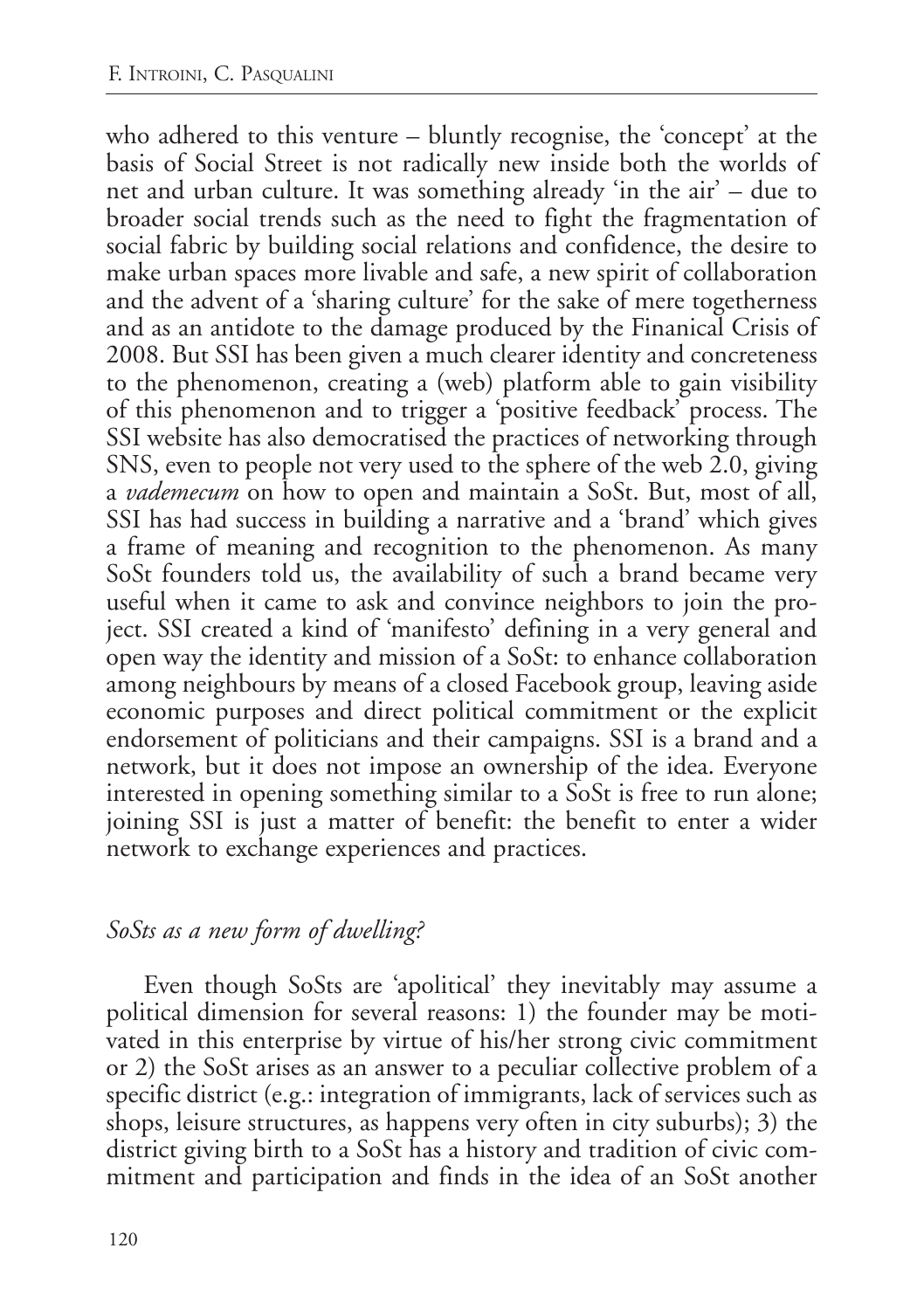way to channel this spirit. However, we can say that generally speaking every SoSt is somewhat 'political' because of its involvement in social capital (re)generation and in the current key question, that of dwelling. As a meta-practice concerning the whole ensemble of strategies that human beings display in their relationships with the environment (Ingold 1995), dwelling is a complex network of heterogeneous elements (legal, social, economic, political and spatial) strictly connected and co-defined with each other. Urban life can be considered a peculiar configuration of such networks so that, starting from the institutions which organise it to the material aspects of urban space, the city proposes a 'life paradigm' at the expense of others. This is even more true in contemporary cities where, according to La Cecla (2014), the discipline of urban planning hasgathered momentum and transformed our cities in places where the only one relationship you can have with the space is consumerism. We suggest that trying to transform urban relationships among neighbours – as SoSts do – has consequences on all the other dimensions of dwelling so that it makes visible all its complexity concealed behind the simplest, reductionist and naturalised version imposed by the 'neoliberal  $\vec{c}$ ty' – and its implicit anthropology – also by means of its urban planning and architecture. It is not by chance that trying to act on social capital, SoSts attract other practices concerning urban space and its uses, social innovation in mutual service provision, gift-based relationships, sensibility to sustainable lifestyles and green areas, re-discovering of 'ancient' and traditionally non-urban practices such as gardening. In short, all the forms of relational and environmental practices discarded from contemporary city life and its 'usability'. In so doing SoSts have to be put inside the current flourishing – triggered also by the 2008 financial crisis – of dwelling experimentations: from the most radical, to the need to move outside the urban space in search of a new kind of settlement (as in the case of the 'Ecovillages') to the less demanding which try to change things inside the urban space by means of 'manipulation'.

Furthermore, as SoSts are exposed to open evolution, and rooted in complex social and anthropological meaning and processes, it could happen that in some cases the civic commitment increases to the point of leading them to take part more explicitly in political issues and processes. As regards this possible evolution and the role SoSts can assume as political collective activists inside the city, we have to account for a trajectory which has characterised, in 2015, some Milanese SoSts and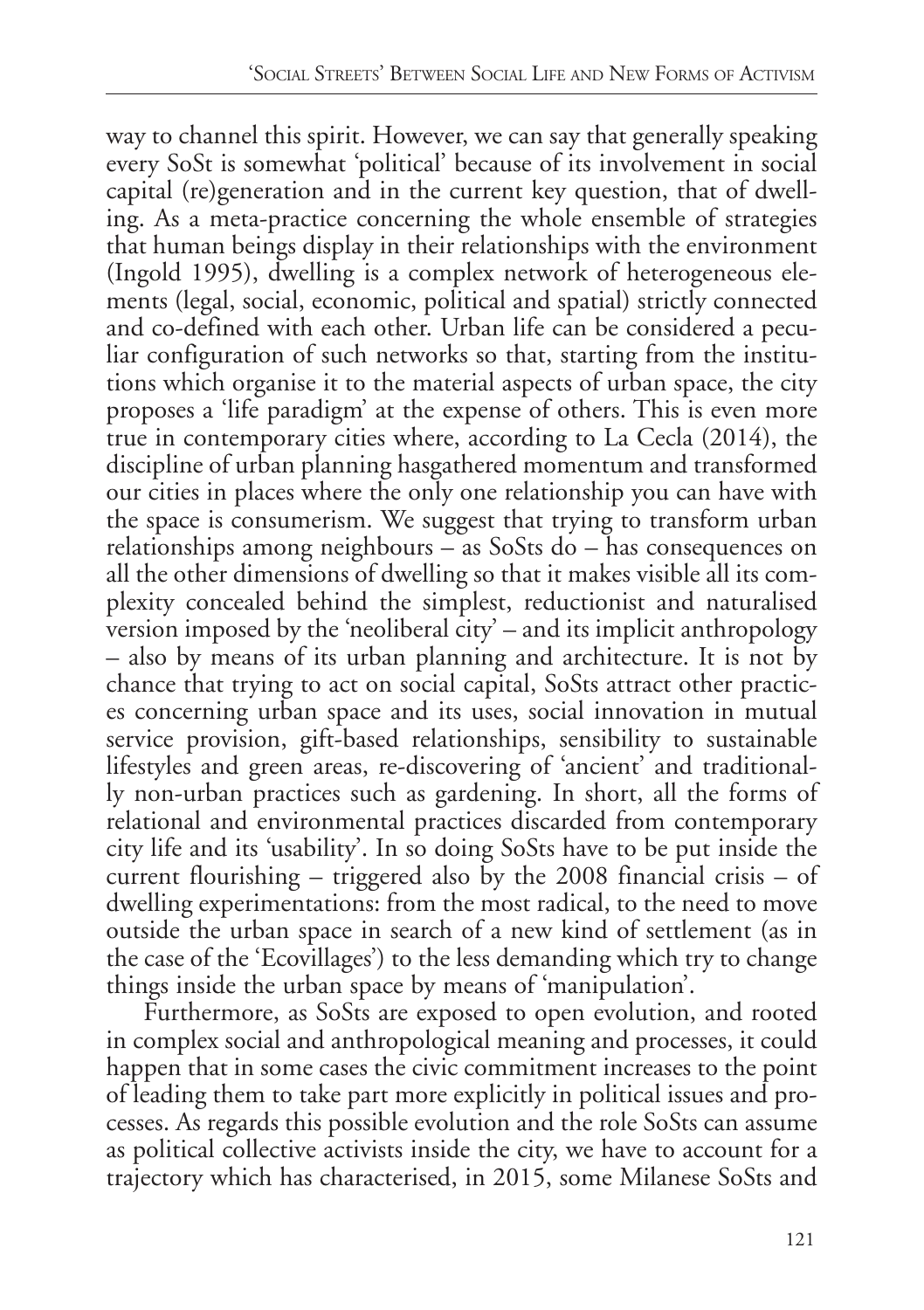<span id="page-5-1"></span>which has led to an important convergence between them and the local institutions. Although in order to better understand the meaning and the consequences of this convergence we have to specify two important features of SoSts as a collectivity: 1) SoSts are 'virtual' but have to be rooted in a precise urban place. This creates an interesting, innovative form of sociality because it leads to a different way of joining online and offline dimensions. If virtual communities and groups generally find in elective ties based on common interests the ability to join people from everywhere, a SoSt, albeit virtual, is 'proudly' defined by ascription as it has to connect people living in the same urban premises. In other words SoSts are virtual communities which can continuously be in conditions of meet-up<sup>[6](#page-5-0)</sup>, with deep consequences for their main purpose; the creation of bonding social capital. This is also the originality and the gamble of the SoSt model: using the Internet (via Facebook) to enhance and maintain communication among people living near each other– and not distant and scattered – but that, for a 'metropolitan paradox' needs Computer Mediated Communication to put people in touch, trigger sociality and build social capital; 2) SoSts want to maintain a fluid collective identity, so that they are different from other more traditional forms of collective ties, such as associations, which are clearly and formally defined by an official charter. This endorsement of fluid identity, according to SSI, is an expression of the desire to propose a light and totally voluntary adhesion, more consistent and affordable with the rhythms of current urban life.

## *The road to institutions: the Milanese experience*

In a closer analysis we can say that Milanese SoSts encountered local institutions in a 'durkheimian' way: proud of their fluid nature and their innovative form of collectivity, they hadn't searched the dialogue with them until they realised, in a very concrete process of organising even the 'simplest' event (e.g. 'street parties'), they were forced to request public permission from these local institutions. This led some SoSts to address the local administrative institutions. The Municipality of Milan showed great sensitivity to SoSts requests from

<span id="page-5-0"></span> $6$  For the way in which meetups can enhance bridging or bonding social capital inside an on-line based community, see Shen and Cage (2015).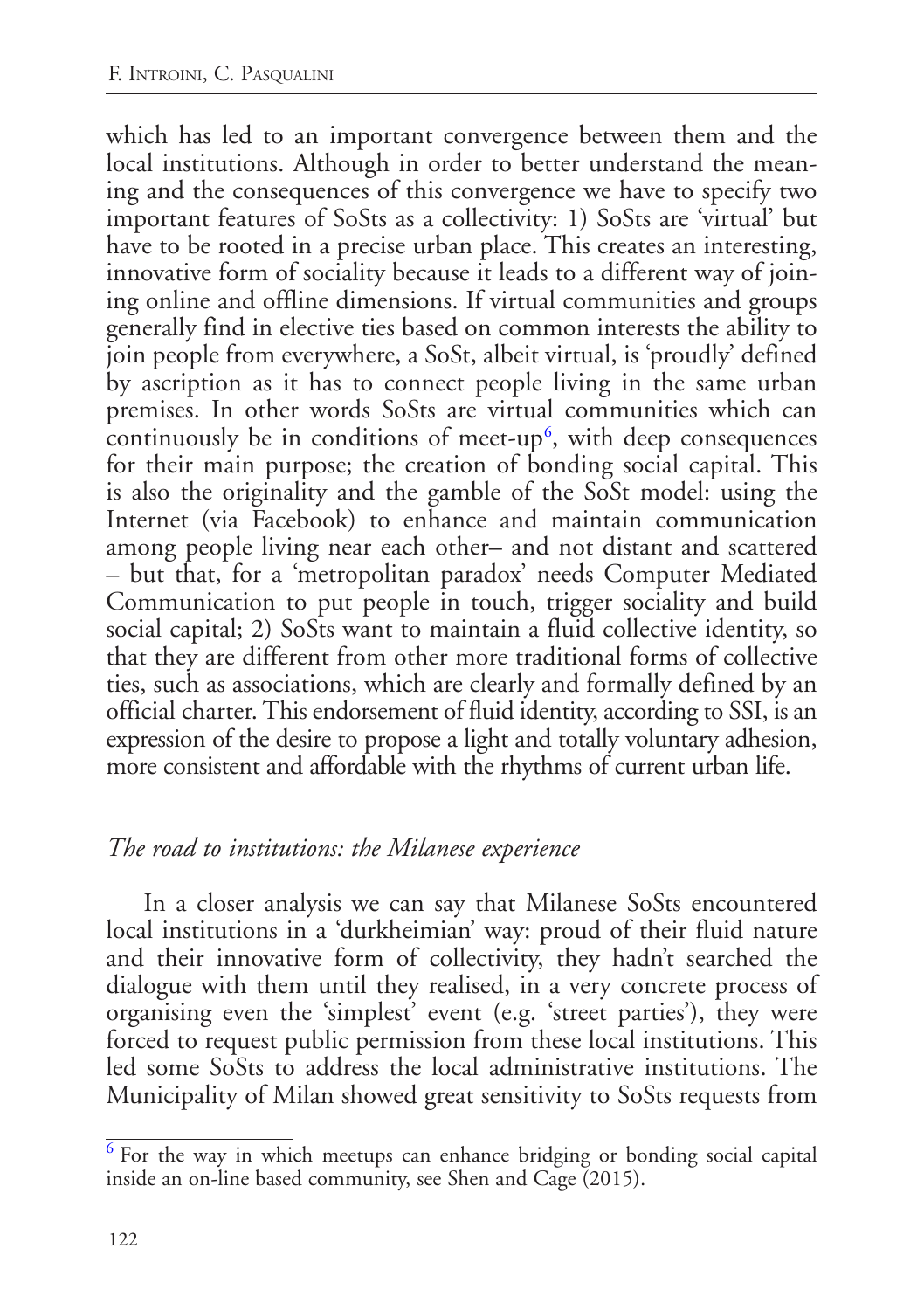the beginning and gave way, in 2015, to a series of public meetings open to all those SoSts that were interested. As the delegates of the Milan Municipality bluntly recognized their lack of knowledge of such a cutting edge phenomenon, the very first meetings were dedicated to learning from the direct voice of the streeters what a SoSt is and what are its purposes. Following that, the discussion shifted to the ways in which the municipality could legally and formally receive SoSts requests and how to help them in their mission. In this regard, the fluid and non-formalised nature of SoSts revealed a problem. Not being an approved association proved to be an obstacle to obtaining permissions to use, for example, public spaces and to enhance some civically committed activities and practices which SoSts are interested in promoting and which are devoted, mostly, to the safeguarding of urban public property. The municipality recommended that SoSts become associations in order to easier gain permissions. However SoSts, proud of their fluid identity, convinced the municipality to come up with another solution. Hence, due to Streeters' desires and the normative void, SoSts and Milanese Institutions gave birth to several nego-tiating tables<sup>[7](#page-6-0)</sup> to plan and build a 'special' regulation capable of legally recognising and making room for new forms of social collaboration and active citizenship.

<span id="page-6-1"></span>Once ascertained that SoSts have as their main objective the enhancement of sociality without profit, The Milan Municipality, drawing inspiration from the pre-existing experiences of Rimini and Bologna, (which launched a similar regulation respectively in 2011 and 2014) on 25 January 2016, in a meeting with the Streeters, presented the first draft of a 'Guiding Act for the institution, by public advice, of a town register of informal groups for active citizenship'. SoSts members enthusiastically approved this document, as, in their opinion, it fully recognised their informal and fluid collective subjectivity.

SoSts which are interested can now register on a public list which enables them to activate temporary conventions with the municipality on the basis of specific projects. Once submitted to the authority, such projects have to be assessed by the administration and are eventually authorised. In this way every SoSt can organise meetings and events in places such as streets, squares, parks; they can also promote and 'advertise' their initiatives with fliers and posters. Most importantly, all

<span id="page-6-0"></span>[<sup>7</sup>](#page-6-1) Our Observatory on SoSts took part, as observer, in such meetings.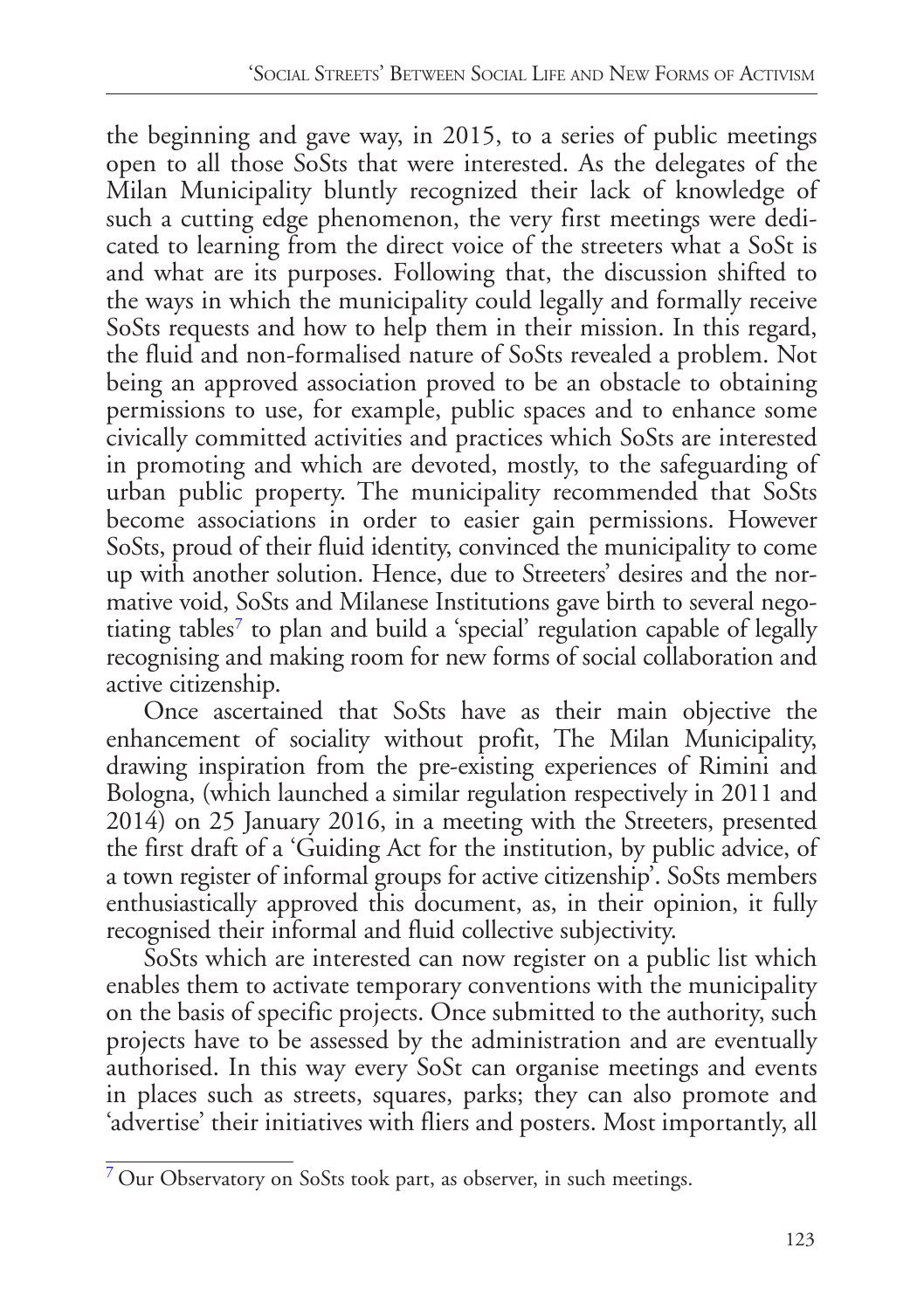people involved in such initiatives will receive insurance coverage for the whole duration of an event.

Currently it is not possible to assess if this important development will be enough to sustain, and make effective, this new kind of urban activism or if some SoSts will go a step further and convert to being more traditional types of associations. Or, on the other hand, if SoSts opt for a 'lighter' profile, dedicated to simply enhancing sociability for sociability's sake. However, in any case we believe that SoSts will remain an object deserving of our sociological attention.